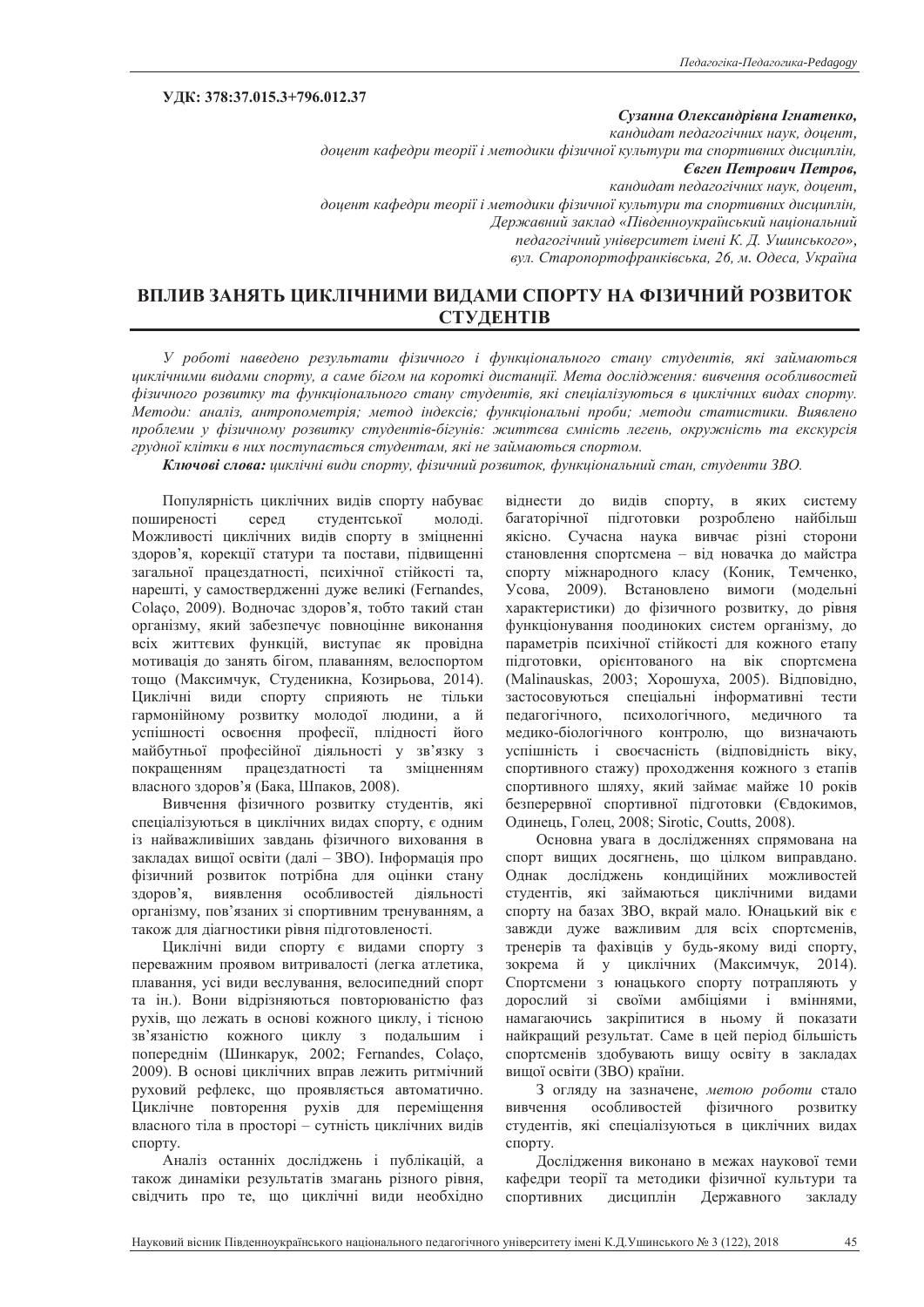«Південноукраїнський національний педагогічний університет імені К. Д. Ушинського» «Теоретикометодичні засади підготовки майбутніх учителів фізичної культури до фізкультурно-оздоровчої, спортивно-масової та здоров'язбережувальної професійної діяльності зі студентами ЗВО» (протокол № 5 від 26 грудня 2013 р.).

У дослідженні взяли участь 40 студентів чоловічої статі у віці 19-22 років, які навчаються на факультеті фізичного виховання ДЗ «Південноукраїнський національний педагогічний університет імені К. Д. Ушинського». Для визначення особливостей у фізичному розвитку студенти були розподілені на 2 групи (по 20 осіб). Експериментальну групу (ЕГ) склали студенти, які спеціалізуються в бігових легкоатлетичних дисциплінах на короткі дистанції й мають стаж занять від 3 до 9 років. Другу, контрольну групу (КГ) склали стуленти, які займаються за лержавною програмою фізичного виховання у ЗВО.

Для вимірювання антропометричних показників використовувалися стандартні методики із застосуванням метрологічно перевірених приладів. Вимірювали тотальні розміри тіла, окружність грудної клітки, масу (МТ) і довжину тіла (ДТ), ширину плечей, життєву ємність легень (ЖЄЛ), кистьову і станову динамометрію. Відносний вміст жиру (ВВЖ) вимірювався приладом «ОМRON-ВF 306». Відсотковий вміст жирових відкладень в організмі визначався на підставі виміру електричного опору з урахуванням таких індивідуальних даних як маса, довжина тіла, вік та стать.

Оцінку фізичного розвитку в студентів проводили за допомогою методу антропометричних індексів: індекс маси тіла (IMT), силовий індекс (CI), індекс пропорційності статури (ІПС), індекс Ерісмана (IE), індекс Манувріє (IM) та індекс Пін'є (III<sub>c</sub>). Для визначення гіпоксичної стійкості організму використовували тести, які базуються на затримці дихання (проби Штанге, Генчі). Для визначення типу реакції на дозоване фізичне навантаження було використано пробу Мартіне-Кушелевського, що передбачало вимірювання частоти серцевих скорочень (ЧСС) й артеріальний тиск (АТ) у стані спокою та після навантаження (20 присідань за 30 сек) упродовж 3 хв. Для аналізу сукупностей емпіричних даних було використано метод середніх величин. Опрацювання результатів дослідження відбувалося за допомогою використання програмного забезпечення (Microsoft Excel та Statistica для Windows 7).

За отриманими даними було відзначено різницю в показниках маси тіла: студенти ЕГ мають меншу масу тіла, ніж студенти КГ (в середньому майже на 6 кг). Серелня ловжина тіла в КГ також була більшою, у середньому, на 2 см. 3 цих позицій був порахований індекс маси тіла (IMT), який у групі бігунів становив  $19 \pm 0.7$ , а в КГ $-24 \pm 1.27$  (р <0,05). Для обраної вікової категорії нормальне значення IMT < 20. Отже, треба зазначити, що у студентів, які не займаються спортом, спостерігається енергетичний дисбаланс, при якому калорійність раціону перевищує енергетичні потреби організму, що підтверджується даними вмісту жиру в КГ $-20,5$  %, тоді як у спортсменів він становив 15,9 %. Під час дослідження окружності грудної клітки (ОГК) встановлено, що ОГК у паузі в КГ більше, ніж у бігунів у середньому на 4,2 см; на вдиху – на 2,4 см; на видиху – на 2,4 см. Однак екскурсія грудної клітки відрізнялася – у бігунів вона становила  $8,8\pm0,57$  см, а студентів, які не займаються спортом –  $9.0 \pm 0.68$  см (табл. 1).

#### $Ta6$ лиця 1.

# Фізичний розвиток студентів факультету фізичного виховання з різною руховою активністю

| $(M \pm m)$                    |                   |                 |            |  |  |  |
|--------------------------------|-------------------|-----------------|------------|--|--|--|
| Показники                      | ЕΓ                | КΓ              | Рівень     |  |  |  |
|                                | $(n = 20)$        | $(n = 20)$      | надійності |  |  |  |
| Маса тіла, кг                  | $75,9 \pm 3,21$   | $80,0\pm3,7$    | p > 0,05   |  |  |  |
| Довжина тіла стоячи, см        | $180,0 \pm 1,63$  | $182,0 \pm 1,8$ | p < 0,05   |  |  |  |
| Довжина тіла сидячи, см        | 94,8±0,91         | $95,7\pm0,96$   | p < 0,05   |  |  |  |
| D плечей, см                   | $41,5 \pm 0.68$   | $42,0 \pm 0,6$  | p < 0,05   |  |  |  |
| ОГК пауза, см                  | $94,8 \pm 2,3$    | $99,0 \pm 2,5$  | p > 0,05   |  |  |  |
| ОГК вдих, см                   | $100,6 \pm 2,08$  | $103,0\pm2,5$   | p > 0,05   |  |  |  |
| ОГК видих, см                  | $91,8 \pm 2,28$   | $94,0 \pm 2,5$  | p < 0,05   |  |  |  |
| Екскурсія, см                  | $8,8+0,57$        | $9,0\pm0,68$    | p < 0,05   |  |  |  |
| Динамометрія правої долоні, кг | $53,7+2,64$       | $50,1\pm2,4$    | p < 0.05   |  |  |  |
| Динамометрія лівої долоні, кг  | $49,4\pm2,62$     | $45,0 \pm 1,67$ | p < 0.05   |  |  |  |
| Станова динамометрія, кг       | $139,0+9,0$       | $133,0+4,54$    | p > 0,05   |  |  |  |
| ЖЄЛ, л                         | $4,486 \pm 0,147$ | $4,920\pm0,169$ | p < 0,05   |  |  |  |
| Вміст жиру, %                  | $15,9 \pm 1,44$   | $20,5\pm2,14$   | p > 0,05   |  |  |  |

При дослідженні кистьової динамометрії встановлено, що силові можливості кисті руки в студентів-легкоатлетів більші, ніж у студентів КГ: різниця в динамометрії правої руки склала 2,6 кг, а лівої – 4,4 кг. Сила м'язів спини краще в студентів- $\overline{6}$ ігунів (139 ± 9,0), ніж у студентів КГ (133 ± 4,54).

Силовий індекс (CI), визначений з урахуванням динамометрії сильнішої руки, у групі бігунів склав  $71,6 \pm 4,13$  і був оцінений як середній, що набагато більше, ніж у студентів, які не займаються спортом, де він становив 63±2,6 – рівень нижче середнього. СI, що визначався з урахуванням станової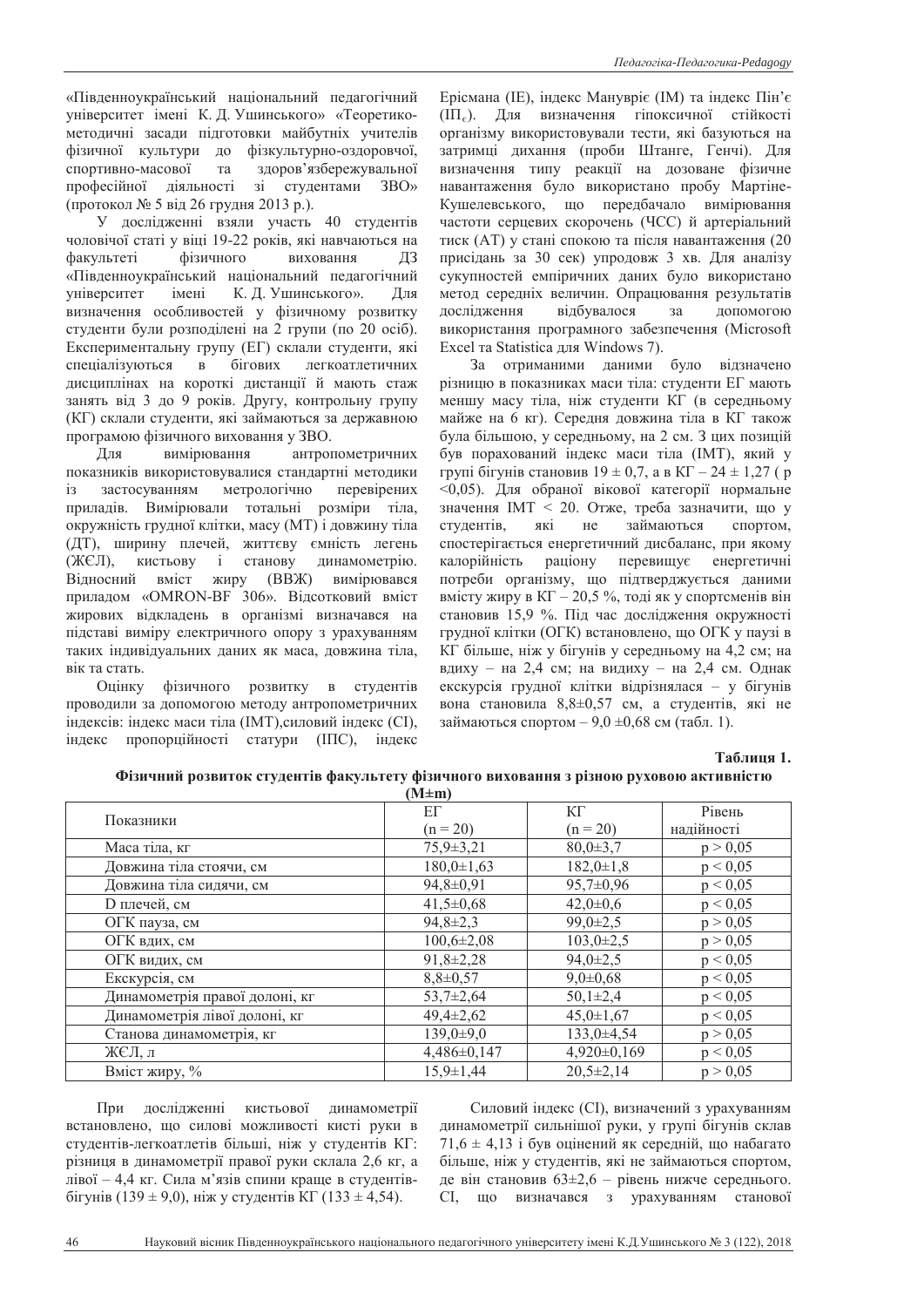динамометрії, також кращий у групі студентів ЕГ -184±9,83, що на 15 % вище, ніж у студентів КГ (169  $±9,07$ ). Результати наведено на рисунку 1.



Рис. 1. Показники силового індексу (СІ) студентів факультету фізичного виховання з різною  $p$ уховою активністю.

Для визначення пропорційності розвитку студентів обох груп були використані методи антропометричних індексів: індекс пропорційності статури (далі – ІПС), індекс Ерісмана (далі – ІЕ), індекс Манувріє (далі – IM) та індекс Пін'є (далі –  $\text{III}$ ).

У таблиці 2 показано, що студенти обох груп мають пропорційний розвиток статури (ІПС=9,5 см), але була відзначена відносна вузькогрудість у студентів ЕГ (IE=4,6 см), а в студентів, які не займаються спортом, навпаки, грудна клітка широка (IE=7,8 см). Пропорційність довжини ніг і тулуба в студентів двох груп визначена нормальною (IM потрапляє в межи 87-92 %).

 $Ta$ <sup>5</sup> лиця 2.

| Показники пропорційності розвитку студентів факультету фізичного виховання з різною руховою |                        |  |  |
|---------------------------------------------------------------------------------------------|------------------------|--|--|
|                                                                                             | активністю $(M \pm m)$ |  |  |

| Індекси пропорційності розвитку         | EΓ             | ΚГ              | Рівень     |  |  |
|-----------------------------------------|----------------|-----------------|------------|--|--|
|                                         | $(n = 20)$     | $(n = 20)$      | надійності |  |  |
| Індекс пропорційності статури (ІПС, см) | $9.5 \pm 0.9$  | $9,5\pm0.96$    | p > 0.05   |  |  |
| Індекс Ерісмана (IE, см)                | $4.6 \pm 4.09$ | $7,8+6,20$      | p > 0.05   |  |  |
| Індекс Манувріє (IM, $\%$ )             | $90,0 \pm 1,2$ | $89.7 \pm 1.04$ | p > 0.05   |  |  |
| Iндекс Пін'є (IП,                       | $13.0 \pm 3.8$ | $7,85\pm6,5$    | p > 0.05   |  |  |

Вивчення міцності статури показало, що студенти-бігуни мають добру міцність статури (III<sub>e</sub>  $=13\pm3.8$ ), тоді як студенти КГ відрізняються міцною статурою  $(\Pi_{\epsilon} \leq 10)$ .

Було визначено, що ЖЄЛ студентів ЕГ незначно поступається ЖЄЛ студентів КГ

 $(4,486\pm0,147)$ л та  $4,920\pm0,169$  л відповідно). ЖІ студентів обох груп вважається нормальним (65 і 70 мл/кг відповідно). Однак незважаючи на це, за результатами проб Штанге й Генчі встановлено, що студенти ЕГ мають більшу гіпоксичну стійкість організму ніж студенти КГ (рис. 2).



Рис. 2. Проби на затримку дихання студентів факультету фізичного виховання з різною руховою  $a$ ктивністю.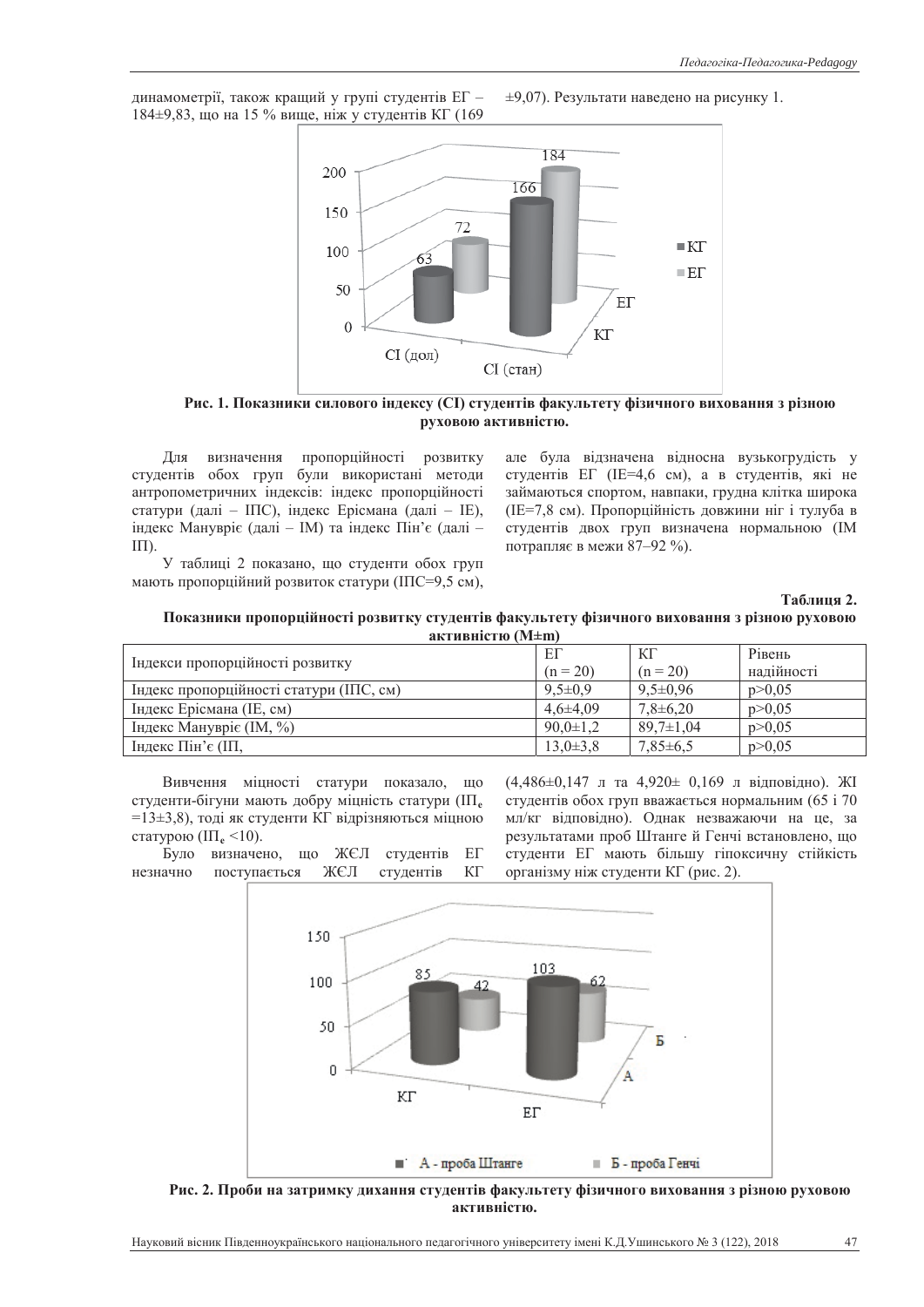Результати дослідження показали, що дані проби Штанге в ЕГ вищі на 17 с, а проби Генчі – на 20 с., тобто на 21% і 48% відповідно.

Отже, отримані в ході дослідження результати, вказують на те, що існують достатньо виражені відмінності між антропометричними показниками студентів, які спеціалізуються в циклічних видах спорту та студентів, які не займаються спортом.

При оцінюванні реакції на функціональну пробу з фізичним навантаженням важливо зіставити зміни пульсу (ЧСС) та артеріального тиску (АТ) з метою виявлення механізмів, внаслідок яких відбувається пристосування до навантаження. Порівняння відсотків підвищення ЧСС і збільшення пульсового тиску (ПТ) дозволяє визначити, чи **відповідає реакція пульсу змінам АТ. За даними** проби Мартіне-Кушелевського було визначено, що всі студенти мали нормотензивний тип реакції. Однак спостерігалися випадки «відмінної реакції»: адекватне збільшення АТс і зниження АТд (ЕГ – 70  $\%$ , а в КГ – 50 %), в обох групах зафіксовано 30 % випадків «припустимої реакції» (характерної для здорових, але погано підготовлених або перетренованих осіб). Окрім того, 20 % студентів КГ мали «незадовільну реакцію» на фізичне навантаження, при якій відбувалося зниження АТс і АТд (табл. 3).

## $Ta6$ лиця 3.

| Показники проби Мартине-Кушелевського студентів фізичного виховання з різною руховою |
|--------------------------------------------------------------------------------------|
| активністю (M±m)                                                                     |

| Показники            | $E\Gamma$       | ΚГ               |          |
|----------------------|-----------------|------------------|----------|
|                      | $(n = 20)$      | $(n = 20)$       | p        |
| ЧСС вихідна          | $77,4\pm 2,1$   | $78,0 \pm 1,79$  | p > 0,05 |
| АТс вихідний         | $108,7\pm3,2$   | $104,8 \pm 3,12$ | p > 0,05 |
| АТд вихідний         | $67,6 \pm 3,0$  | $70,2\pm3,37$    | p > 0,05 |
| ПТ вихідний          | $42,1\pm2,3$    | $37,6+4,58$      | p > 0,05 |
| ЧСС на початку 1 хв. | $116\pm4.8$     | $114,0+4,90$     | p > 0,05 |
| ЧСС наприкінці 1 хв. | $89,0 \pm 2,3$  | 91,4±4,99        | p > 0,05 |
| АТс першої хв.       | $123,0+2,9$     | $120,0+4,71$     | p > 0,05 |
| АТд першої хв.       | $60,0{\pm}2,8$  | $64,2{\pm}3,57$  | p > 0,05 |
| ПТ першої хв.        | $61,0\pm3,2$    | 55,8±4,65        | p > 0,05 |
| ЧСС на початку 2 хв  | $85,0+2,3$      | $87,0\pm4,67$    | p > 0,05 |
| ЧСС наприкінці 2 хв. | $79,0 \pm 1,7$  | $85,8+3,90$      | p > 0,05 |
| АТс другої хв.       | $115,0+2,2$     | $109,0 \pm 3,43$ | p > 0,05 |
| АТд другої хв.       | $64,0{\pm}2,7$  | $64,6+4,54$      | p > 0,05 |
| ПТ другої хв.        | $51,0+3,2$      | $44,4\pm5,15$    | p > 0,05 |
| ЧСС на початку 3 хв. | $75,0+2,4$      | $81,6 \pm 3,60$  | p > 0,05 |
| ЧСС наприкінці 3 хв. | $77,0 \pm 2,4$  | $81,6+3,25$      | p > 0,05 |
| АТс третьої хв       | $109,0 \pm 3,4$ | $107,4\pm3,28$   | p > 0,05 |
| АТд третьої хв.      | $67,0{\pm}2,7$  | $65,0\pm4,13$    | p > 0,05 |
| ПТ третьої хв        | $43,0 \pm 3,1$  | 43,0±5,57        | p > 0,05 |

АТ та ЧСС студентів ЕГ і КГ на першій хвилині після навантаження майже не розрізнялися, але ж наприкінці другої хвилини ЧСС в ЕГ наближалася до вихідних значень (вихідна ЧСС – 77 уд/хв.; ЧСС наприкінці другої хвилини -79 уд/хв.). Різниця з КГ становила 7уд/хв. (КГ – 85уд/хв при вихідної ЧСС – 78 уд/хв). АТс другої хвилини в ЕГ залишалася вище, ніж у КГ на 6 мм. рт. ст. і вище вихідного рівня на 7 мм. рт. ст. Діастолічний тиск в обох групах був майже однаковим, тільки в ЕГ він наближався до норми, тоді як у КГ залишався зниженим на 6 мм рт. ст. Різниця пульсового тиску (ПТ) у цей час становила 6,5 мм рт. ст. На третій хвилині відпочинку спостерігалося повне вілновлення ЧСС та АТ у стулентів ЕГ, толі як у КГ відновлення не відбувалося.

На початку проведення проби Мартіне-Кушелевського ПТ у ЕГ становив 42 мм, рт. ст. і повністю відновився на третій хвилині відпочинку. А в КГ відновлення ПТ не спостерігалось.

Аналіз та узагальнення спеціальної літератури показав недостатнє вивчення впливу занять циклічними видами спорту на фізичний розвиток студентів ЗВО – основна увага приділяється публікаціям, які присвячені впливу тривалих та регулярних занять циклічними видами спорту на фізичний розвиток кваліфікованих спортсменів.

Отримані показники надають можливість виявити найбільш значуші ознаки фізичного розвитку. Визначено, що антропометричні показники студентів, які займаються циклічними видами спорту, кращі, ніж у студентів, які не займаються спортом. Студенти обох груп мають пропорційний розвиток статури, але була відмічена відносна вузькогрудість у студентів, які спеціалізуються в циклічних видах спорту. Незважаючи на те, що студенти, які спеціалізуються в бігових дисциплінах, мають добру міцність статури, а студенти, які не займаються спортом, відрізняються міцною статурою, силові можливості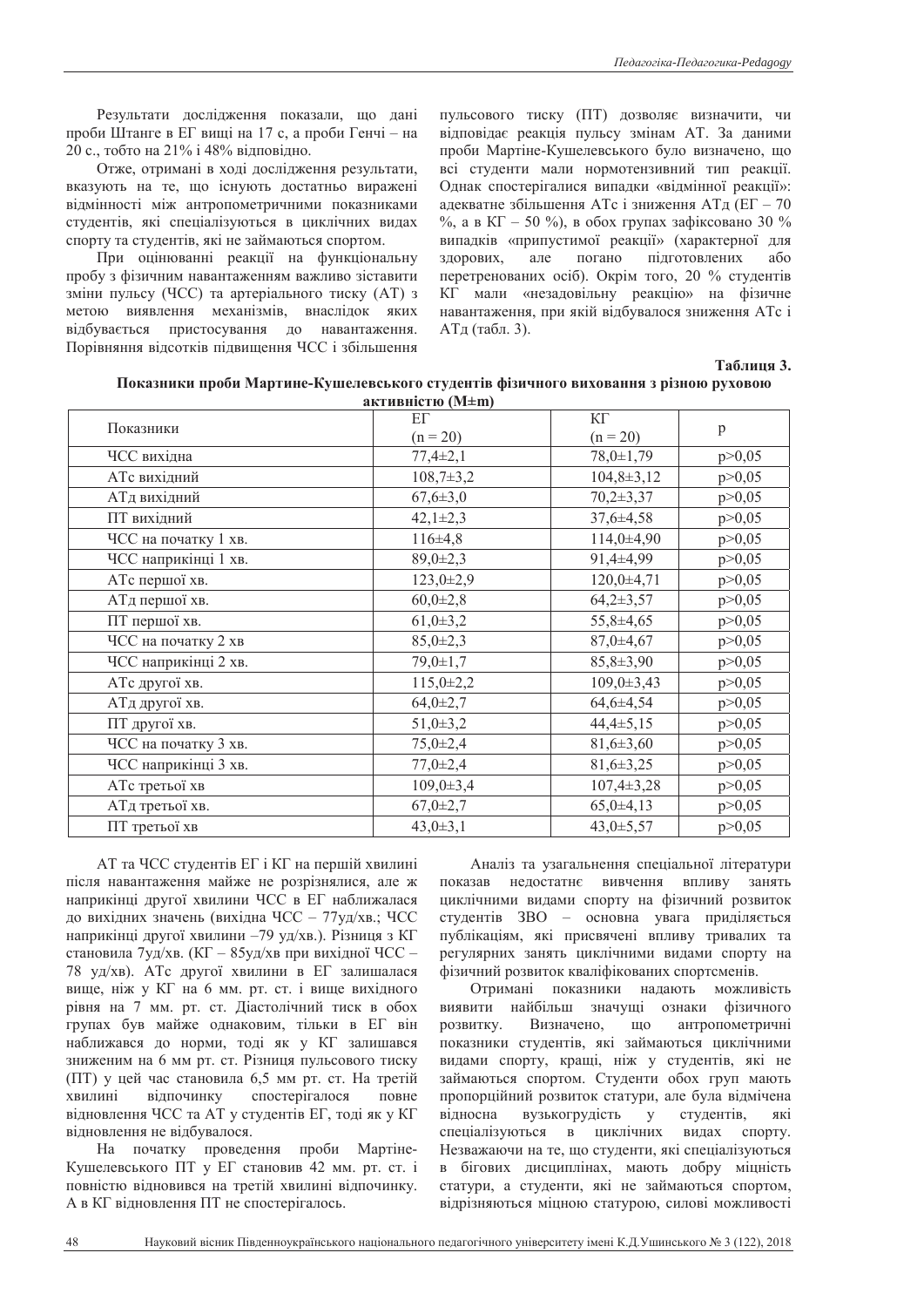кисті рук у студентів-легкоатлетів більші, ніж у студентів, які займаються за державною програмою фізичного виховання у ЗВО. Встановлено, що студенти, які займаються циклічними видами спорту, мають більшу гіпоксичну стійкість організму порівняно зі студентами, які не займаються спортом.

Визначено, що всі студенти мають нормотензивний тип реакції. У студентів

#### **JITEPATYPA**

Бака Р, Шпаков А. Сравнительная оценка физической подготовленности как фактор мотивации студентов к физической активности.  $\Pi$ едагогіка, психологія та медико-біологічні проблеми фізичного виховання *і спорту*: наукова моногр. за ред. С. С. Єрмакова. Харків, 2008. № 3.  $C. 8-11.$ 

Евдокимов Е. И., Одинець Т. Е., Голец В. Е. Особенности изменений показателей функции внешнего лыхания под возлействием физической нагрузки. Физическое воспитание студентов *творческих специальностей.* 2008. № 4. С. 64–72.

Коник Г. А., Темченко В. А., Усова Т. Е. Современные тенденции организации физического воспитания студентов. Физическое воспитание студентов творческих специальностей: сб. научных трудов / под ред. проф. С. С. Ермакова. Харків: ХГАД (ХХП), 2009. № 4. С. 68-74.

Максимчук А. Г., Студеникина С. А., Козырева О. А. Некоторые педагогические условия самореализации будущих педагогов по ФК в легкой атлетике. *Социосфера*. 2014. №. 1. С. 256–258.

Хорошуха М. Ф. Про інформативність психофізіологічних показників у проведенні комплексного відбору юних спортсменів, які

#### **REFERENCES**

Baka, R. & SHpakov, A. (2008). Sravnitel'naja ocenka fizicheskoj podgotovlennosti kak faktor motivacii studentov k fizicheskoj aktivnosti [Comparative assessment of physical fitness as a factor in motivating students to physical activity]. *Pedahohika, psykholohiya ta medikobiolohichni problemy fizychnoho vykhovannya i sportu –*.*Pedagogy, psychology and medical and biological problems of physical education and sports*, 3, 8–11 [in Russian].

Evdokimov, E. I., Odinec', T. E., & Golec, V. E (2008). Osobennosti izmenenij pokazatelej funkcii vneshnego dyhanija pod vozdejstviem fizicheskoj zagruzki [Features of changes in the parameters of the function of external respiration under the influence of physical loading]. *Fizicheskoe vospitanie studentov tvorcheskih special'nostej – Physical education of students of creative specialties*, 4, 64–72 [in Russian].

Konik, G. A., Temchenko, V. A. & Usova, T. E. (2009). Sovremennye tendencii organizacii fizicheskogo vospitanija studentov [Modern trends in the organization of physical education of students]. *Fizicheskoye vospitaniye studentov tvorcheskikh spetsial'nosteɭ – Physical education of students of creative specialties*, 4, 68–74 [in Russian].

спостерігається повне відновлення ЧСС, АТ та ПТ на третій хвилині відновлення після фізичного навантаження, тоді як у студентів, які не займаються спортом за цей час відновлення не відбувалося.

Перспективою подальших досліджень є питання оптимізації тренувального процесу з циклічних видів спорту студентів у ЗВО з урахуванням показників їхнього фізичного розвитку і функціонального стану студентів.

спеціалізуються в циклічних видах спорту. Теорія і *методика фізичного виховання і спорту.* 2005. №1. C. 59–64.

Шинкарук О. Особливості організації відбору спортсменів у циклічних видах спорту. Теорія і *методика фізичного виховання і спорту.* 2002. № 1. ɋ. 34–42.

Fernandes R., Colaço E. P. Bioenergetical assessment and training control as useful tools to improve performance in cyclic sports. *Journal of Contemporany athletics.* 2009. T. 41. № 1. P. 51–72.

Malinauskas R. Peculiarities of emotional states of sportsmen in cyclic sports. *International journal of*  sport psychology. 2003. T. 34. № 4. C. 289-298.

Sirotic A. C., Coutts A. J. Physiological and performance test correlates of prolonged, high-intensity, intermittent running performance in moderately trained women team sport athletes. *Journal of Strength and Conditioning Research, 2007. T. 21. No 1. P. 138.* 

Sirotic A. C., Coutts A. J. The reliability of physiological and performance measures during simulated team-sport running on a non-motorised treadmill. *Coutts Journal of Science and Medicine in Sport,* 2008. T. 11.  $\mathbb{N}$  5. Pp. 500–509.

Maksimchuk, A. G., Studenikina, S. A. & Kozyreva, O. A. (2014). Nekotorye pedagogicheskie uslovija samorealizacii buduwih pedagogov po fizicheskoj kul'ture v legkoj atletike. [Some pedagogical conditions for self-realization of future teachers in physical culture in track and field athletics]. *Sociosfera – Sociosphere*, 1, 256–258 [in Russian].

Horoshuha, M.F (2005). Pro informatyvnist' psykhofiziolohichnykh pokazny/ kiv u provedenni kompleksnoho vidboru yunykh sport·smeniv, yaki spetsializuvut'sva v tsyklichnykh vydakh sportu [On Informativeness of Psychophysiological Indicators in Complex Selection of Young Athletes Specializing in Cycling Sports]. *Teoriya i metodyka fizychnoho vykhovannya i sportu – Theory and methods of physical education and sport*, 1, 59–64 [in Ukrainian].

SHinkaruk, O. (2002). Osoblyvosti orhanyzatsyy vidboru sport·smeniv u tsiklichnikh vydakh sportu. [Specializing in organizing sports events for cycling sports]. *Teorija i metodika fizicheskogo vospitanija i sporta. – Theory and methods of physical education and sport*, 1, 25–30 [in Ukrainian].

Fernandes, R., Oliveira, & Colaço, E. P. (2009). Bioenergetical assessment and training control as useful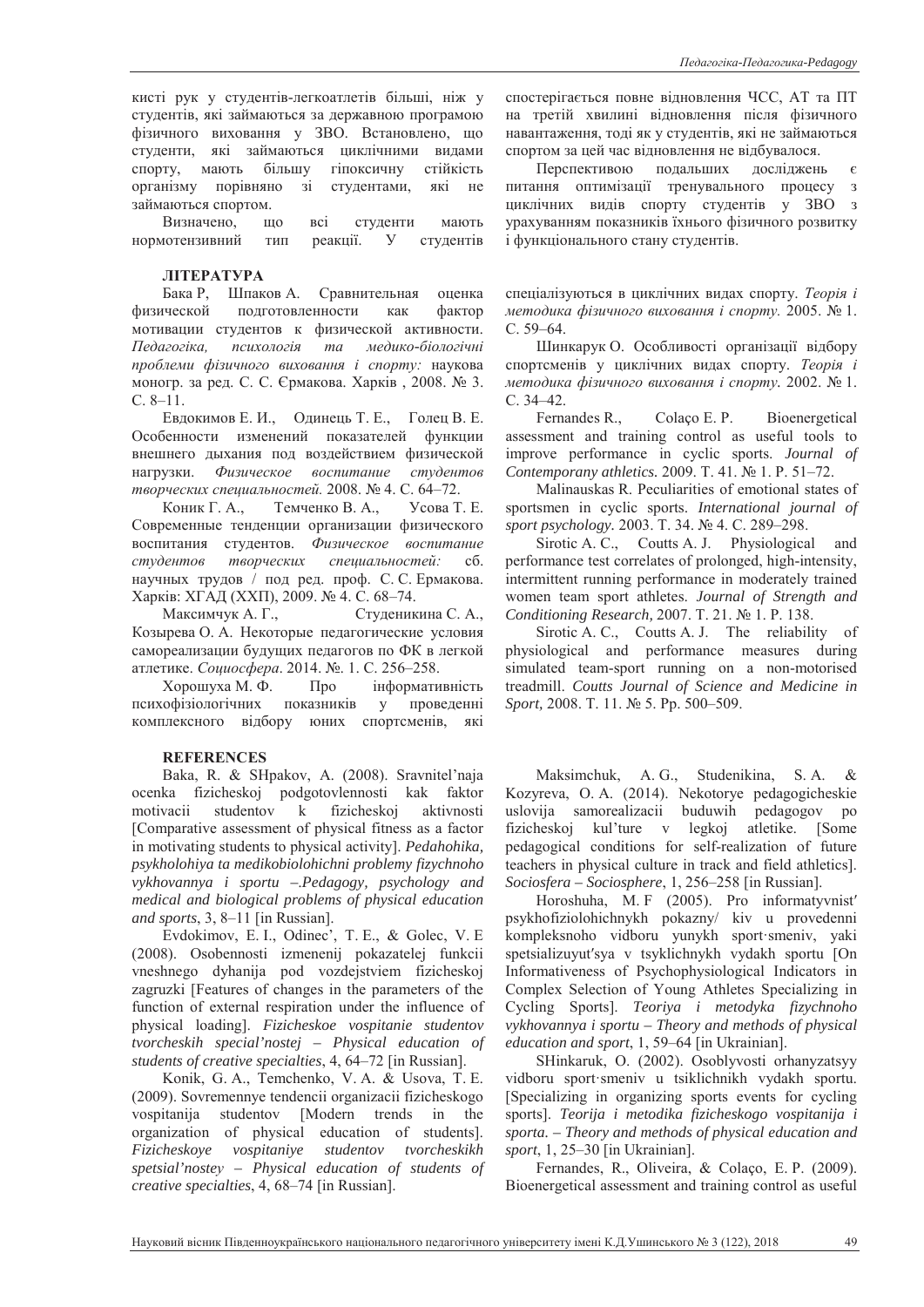tools to improve performance in cyclic sports. *Journal of Contemporany athletics,* 41,1, 51–72 [in English].

Malinauskas, R. (2003). Peculiarities of emotional states of sportsmen in cyclic sports. *International journal of sport psychology.* 34. 4. 289-298 [in English].

Sirotic, A. C., Coutts, A. J. (2007). Physiological and performance test correlates of prolonged, highintensity, intermittent running performance in moderately trained women team sport athletes. *Journal of Strength and Conditioning Research*, 21,1, 138 [in English].

Sirotic, A. C. & Coutts, A. J. (2008). The reliability of physiological and performance measures during simulated team-sport running on a non-motorised treadmill. *Journal of Science and Medicine in Sport.* 11, 5, 500–509 [in English].

Сюзанна Александровна Ігнатенко, **кандидат педагогических наук, доцент** *ȯɜɝɟɧɢɣɉɟɬɪɨɜɢɱɉɟɬɪɨɜ,* **кандидат педагогических наук, доцент,** доцент кафедры теории и методики физической культуры и спортивных дисциплін, *Ƚɨɫɭɞɚɪɫɬɜɟɧɧɨɟɭɱɪɟɠɞɟɧɢɟ«ɘɠɧɨɭɤɪɚɢɧɫɤɢɣ ɧɚɰɢɨɧɚɥɶɧɢɣɩɟɞɚɝɨɝɢɱɟɫɤɢɣɭɧɢɜɟɪɫɢɬɟɬɢɦɟɧɢ К. Д. Ушинского»*,

ул. Старопртофранковская, 26, г. Одесса, Украина

# ВЛИЯНИЕ ЗАНЯТИЙ ПИКЛИЧЕСКИМИ ВИЛАМИ СПОРТА НА ФИЗИЧЕСКОЕ РАЗВИТИЕ **СТУДЕНТОВ**

В работе представлены данные физического и функционального состояния студентов, которые занимаются цикличными видами спорта, а именно бегом на короткие дистанции. Цель исследования: изучение особенностей физического развития студентов, которые специализируются в циклических видах спорта. В работе использованы такие методы: анализ специальной литературы, методы антропометрии, метод индексов (силовой индекс, индекс массы тела, индекс пропорциональности телосложения, индексы Эрисмана, Мануврие, Пинье), функииональные пробы Штанге и Генчи, Мартине-Кушелевского, методы статистики. Определено, что содержание жира у студентов, которые занимаются ииклическими видами спорта, составляет 15,9%; силовой индекс отвечает среднему уровню (71,6±4,13); они имеют пропорциональное и нормальное телосложение (ИПТ=9,5 и ИП=13 ± 3,8, соответственно). Показано, что студенты-бегуны на короткие дистанции обладают большей гипоксической устойчивостью и лучшими силовыми кондициями, по сравнению со студентами, которые не занимаются спортом. Однако, выявлены и некоторые проблемы в физическом развитии студентов-бегунов. Так, жизненная емкость легких у них <sup>1</sup> уступает студентам, которые не занимаются спортом (4486 мл против 4920 мл.); окружность грудной илетки у студентов-бегунов также меньше, чем у студентов, которые не занимаются спортом в среднем на 4,4 см, экскурсия грудной клетки, соответственно, также ниже. Показано, что все студенты имеют нормотензивный тип реакции на физическую нагрузку, но в обеих группах присутствуют 30% случаев «допустимой реакции», характерной для здоровых, но нетренированных или перетренированных лиц.

Ключевые слова: ииклические виды спорта, физическое развитие, функииональное состояние, студенты высших учебных заведений.

> *Suzanna Ihnatenko, Candidate of Pedagogical Sciences (PhD. In Pedagogy), Associate Professor Yevhen Prtrov, Candidate of Pedagogical Sciences (PhD. In Pedagogy), Associate Professor, South Ukrainian National Pedagogical University named after K. D. Ushynsky, 26 Staroportofrankivska Str., Odesa, Ukraine*

### **INFLUENCE MADE BY CYCLIC SPORTS TRAINING ON STUDENTS' PHYSICAL DEVELOPMENT**

*The paper presents the data regarding the physical and functional state of the students who are engaged into cyclic sports, running short distances to be more precise. The aim of the article is to study the peculiarities of the physical development of the students specialising in cyclic sports. We used these methods: anthropometry (determination of length and weight of the body, body size, fat content, lung capacity, dynamometry), index method (power index, body mass index, an index of proportionality of physical body physique, Erisman's index, Manouvrier's index, Pignet's index), functional tests by Stange and Ghencea, Martine-Kushelevsky, statistical methods. Conclusions: It is determined that the fat content of the students engaged in cycling sports is 15,9%; the power index corresponds to the average level (71,6*  $\pm$  *4,13); they have a proportional and normal state (IPP = 9,5*  $\pm$ 0,9 and IP = 13,0  $\pm$  3,8 respectively); it determined by a relatively narrow chest of students specializing in cyclic *sports.*